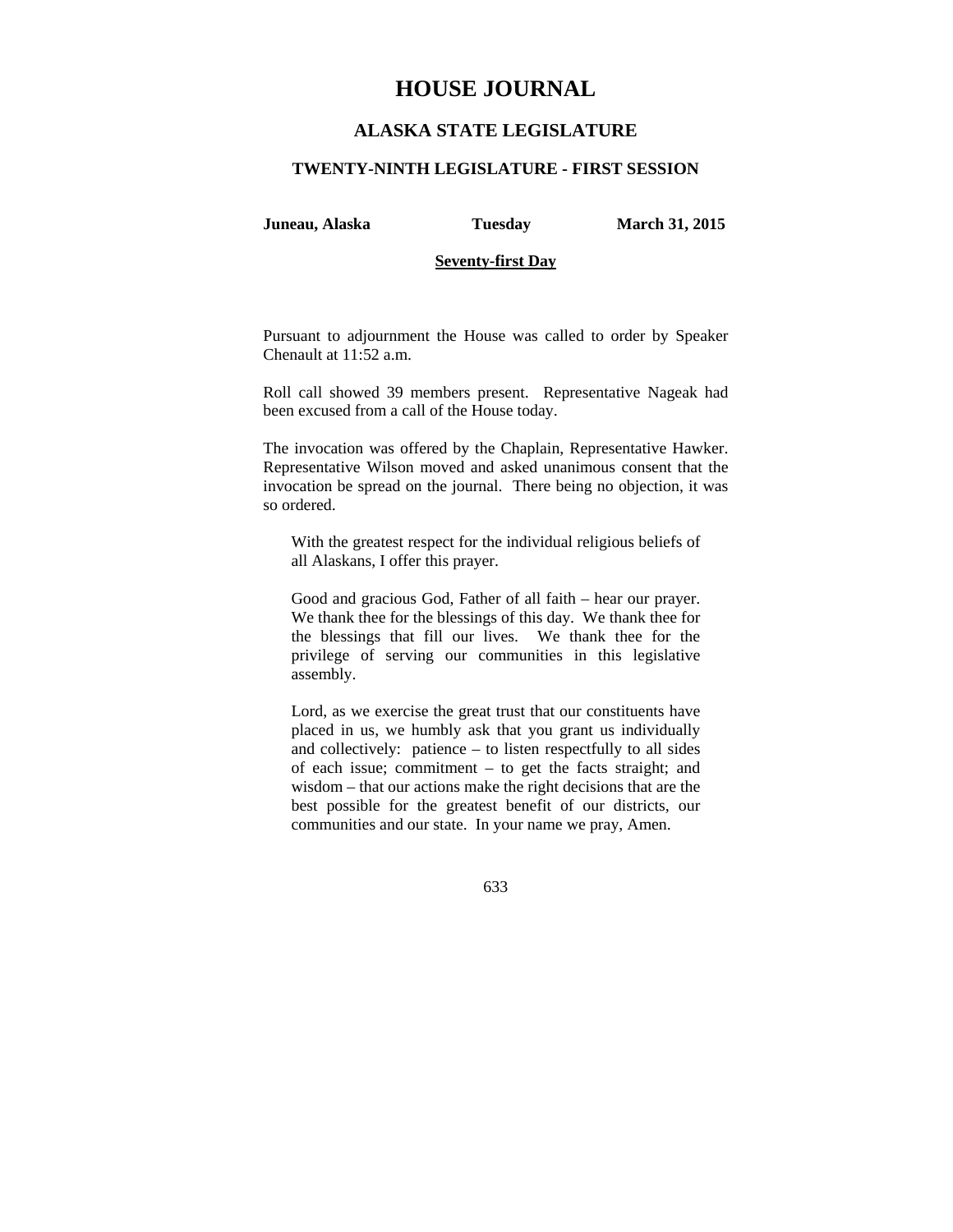The Pledge of Allegiance was led by Representative Saddler.

#### **CERTIFICATION OF THE JOURNAL**

Representative Millett moved and asked unanimous consent that the journal for the 70th legislative day be approved as certified by the Chief Clerk. There being no objection, it was so ordered.

#### **MESSAGES FROM THE SENATE**

A message dated March 30, 2015, was read stating the Senate passed the following, and it is transmitted for consideration:

### **FIRST READING AND REFERENCE OF SENATE BILLS**

### **SB 30**

CS FOR SENATE BILL NO. 30(FIN) by the Senate Finance Committee, entitled:

"An Act relating to controlled substances; relating to marijuana; relating to crimes and offenses related to marijuana and the use of marijuana; relating to open marijuana containers; relating to established villages and local options; relating to delinquent minors; making conforming amendments; and providing for an effective date."

was read the first time and referred to the Judiciary and Finance Committees.

# **REPORTS OF STANDING COMMITTEES**

The Resources Committee reviewed the qualifications of the following and recommends the appointment be forwarded to a joint session for consideration:

### Donald L. Stiles

as a member of the Fishermen's Fund Advisory & Appeals Council.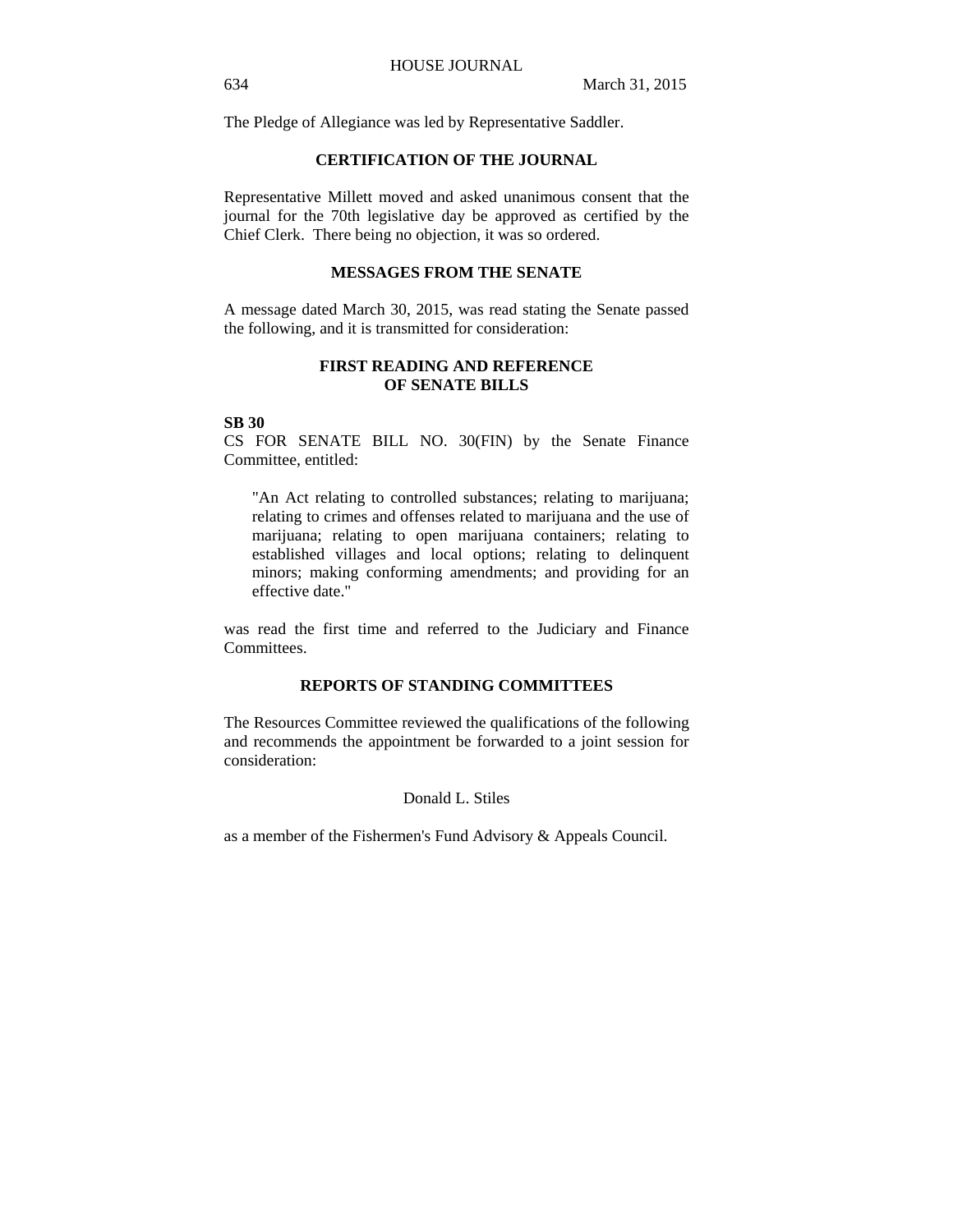The report was signed by Representative Talerico, Co-chair; and Representatives Hawker, Herron, Josephson, Johnson, Seaton, Tarr, and Olson.

#### **HJR 18**

The Resources Committee considered:

HOUSE JOINT RESOLUTION NO. 18 Urging the United States Congress to pass the Improved National Monument Designation Process Act.

and recommends it be replaced with:

CS FOR HOUSE JOINT RESOLUTION NO. 18(RES) (same title)

The report was signed by Representative Talerico, Co-chair, with the following individual recommendations:

Do pass (5): Herron, Johnson, Olson, Hawker, Talerico

Do not pass (1): Josephson

Amend (2): Seaton, Tarr

The following fiscal note(s) apply to CSHJR 18(RES):

1. Zero, Legislative Agency

HJR 18 was referred to the Rules Committee for placement on the calendar.

#### **HB 117**

The State Affairs Committee considered:

HOUSE BILL NO. 117 "An Act requiring a report on untested sexual assault examination kits; and providing for an effective date."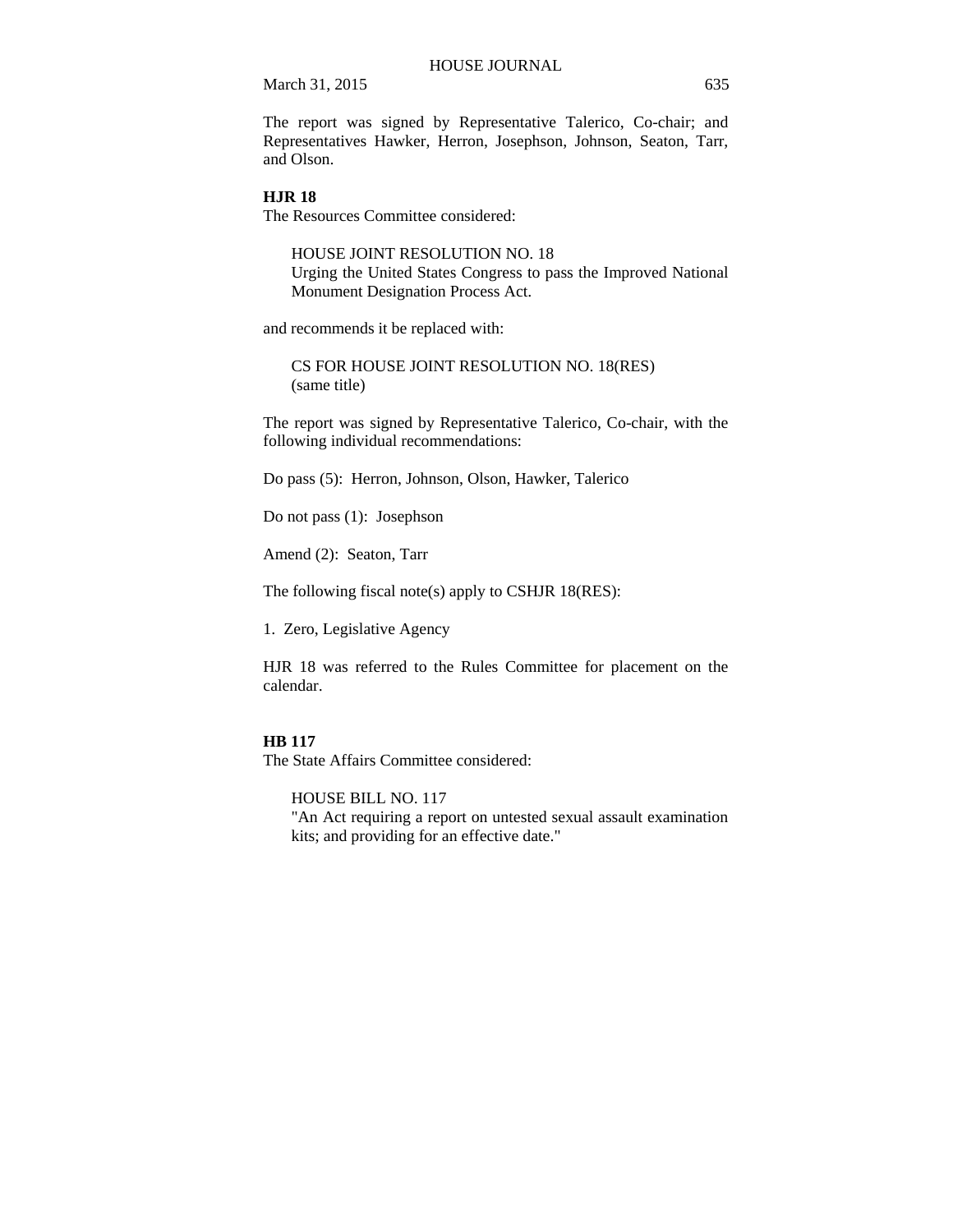and recommends it be replaced with:

CS FOR HOUSE BILL NO. 117(STA) "An Act requiring an inventory and reports on untested sexual assault examination kits; and providing for an effective date."

The report was signed by Representative Keller, Vice Chair, with the following individual recommendations:

Do pass (6): Talerico, Stutes, Gruenberg, Kreiss-Tomkins, Vazquez, Lynn

No recommendation (1): Keller

The following fiscal note(s) apply to CSHB 117(STA):

- 1. Zero, Dept. of Law
- 2. Zero, Dept. of Public Safety
- 3. Zero, Dept. of Public Safety

HB 117 was referred to the Judiciary Committee.

# **HB 130**

The Education Committee considered:

HOUSE BILL NO. 130 "An Act naming the state library, archives, and museum building in Juneau."

and recommends it be replaced with:

CS FOR HOUSE BILL NO. 130(EDC)

"An Act naming the state library, archives, and museum building in Juneau and the public reading room in that building."

The report was signed by Representative Keller, Chair, with the following individual recommendations: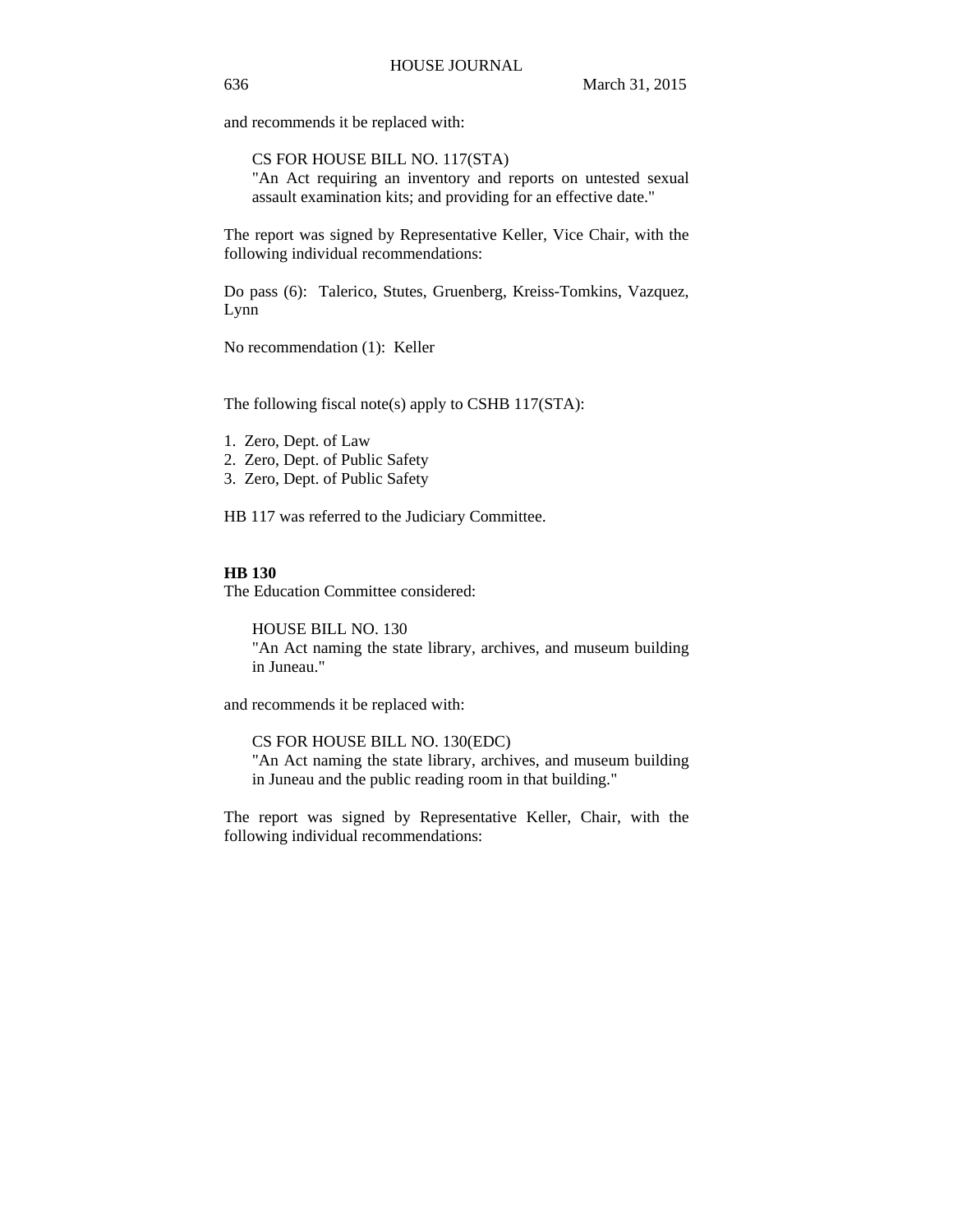Do pass (7): Kreiss-Tomkins, Colver, Vazquez, Talerico, Drummond, Seaton, Keller

The following fiscal note(s) apply to CSHB 130(EDC):

- 1. Zero, Dept. of Education & Early Development
- 2. Zero, Dept. of Transportation & Public Facilities

HB 130 was referred to the Rules Committee for placement on the calendar.

#### **HB 153**

The Resources Committee considered:

HOUSE BILL NO. 153 "An Act expanding the Palmer Hay Flats State Game Refuge."

and recommends it be replaced with:

CS FOR HOUSE BILL NO. 153(RES) (same title)

The report was signed by Representative Talerico, Co-chair, with the following individual recommendations:

Do pass (8): Herron, Johnson, Seaton, Tarr, Josephson, Olson, Hawker, Talerico

The following fiscal note(s) apply to CSHB 153(RES):

1. Zero, Dept. of Fish & Game

HB 153 was referred to the Rules Committee for placement on the calendar.

### **SCR 6**

The State Affairs Committee considered:

SENATE CONCURRENT RESOLUTION NO. 6 Proclaiming April 2015 as Sexual Assault Awareness Month.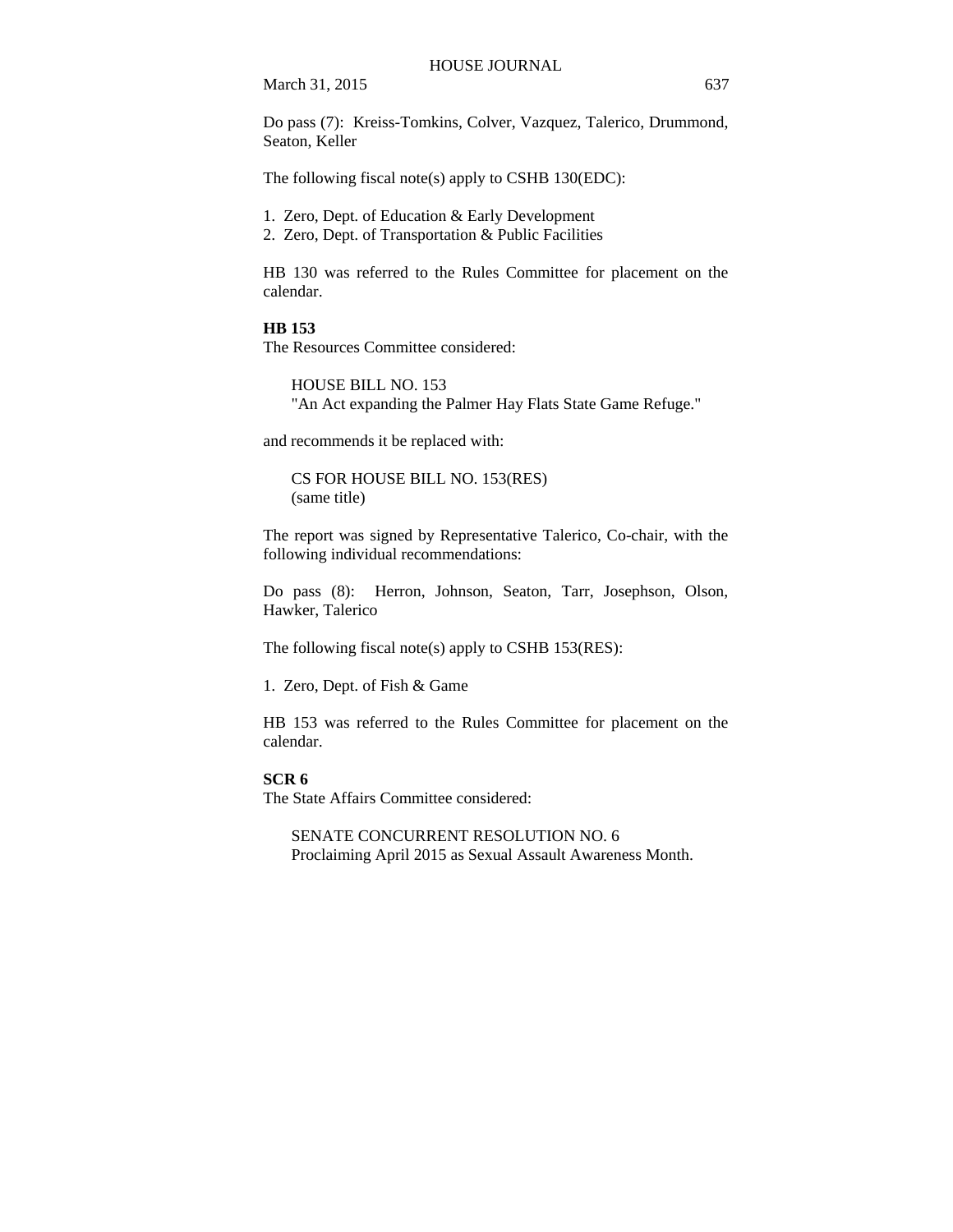The report was signed by Representative Lynn, Chair, with the following individual recommendations:

Do pass (5): Talerico, Stutes, Keller, Kreiss-Tomkins, Lynn

The following fiscal note(s) apply:

1. Zero, Senate State Affairs Committee

SCR 6 was referred to the Rules Committee for placement on the calendar.

### **SB 35**

The Judiciary Committee considered:

SENATE BILL NO. 35

"An Act making corrective amendments to the Alaska Statutes as recommended by the revisor of statutes; and providing for an effective date."

The report was signed by Representative LeDoux, Chair, with the following individual recommendations:

Do pass (3): Gruenberg, Claman, LeDoux

No recommendation (4): Foster, Keller, Lynn, Millett

The following fiscal note(s) apply:

1. Zero, Dept. of Law

SB 35 was referred to the Rules Committee for placement on the calendar.

# **SB 64**

The Finance Committee considered:

CS FOR SENATE BILL NO. 64(EDC)

"An Act relating to school bond debt reimbursement; and providing for an effective date."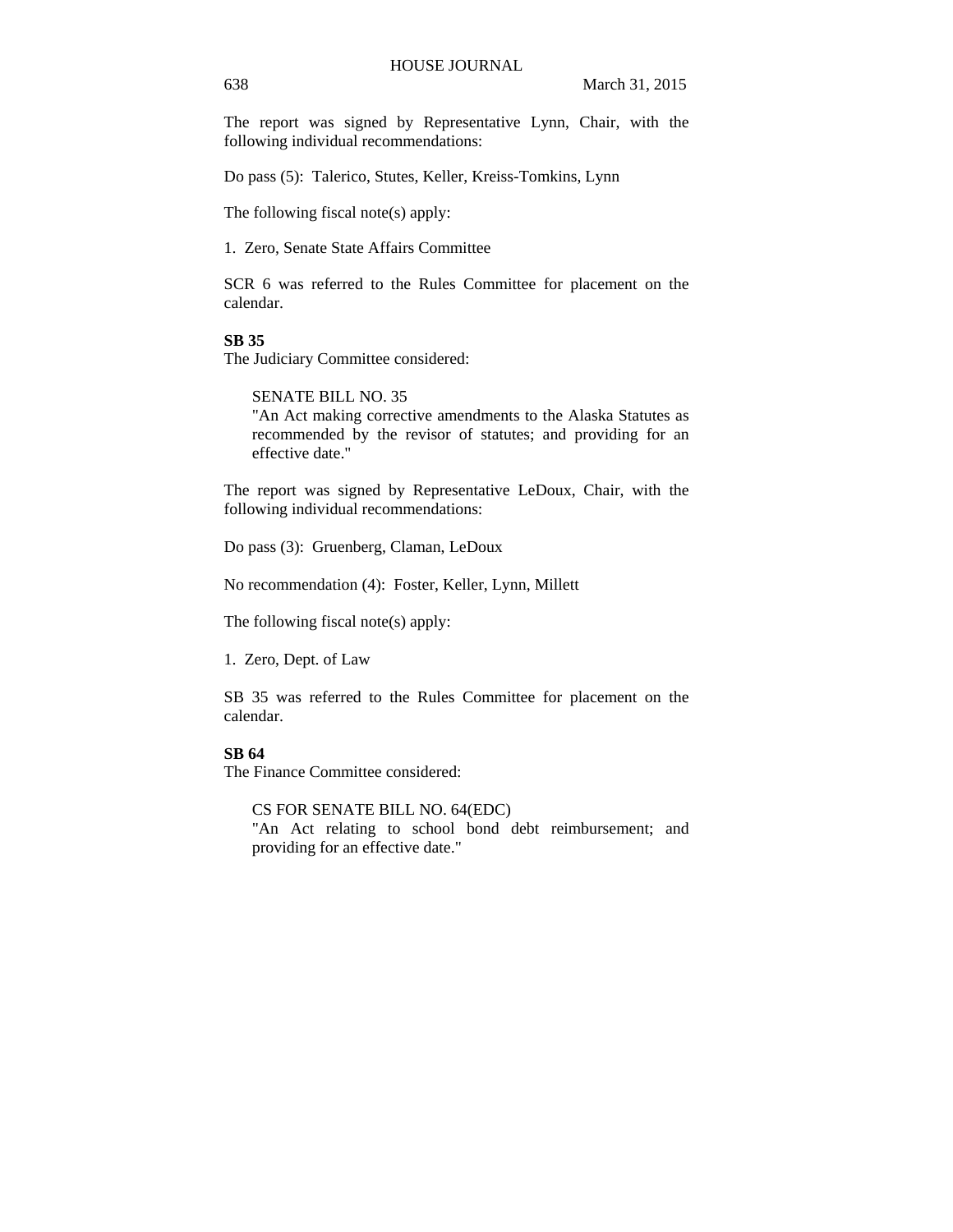The report was signed by Representatives Neuman and Thompson, Co-chairs, with the following individual recommendations:

Do pass (5): Gattis, Saddler, Wilson, Neuman, Thompson

Do not pass (1): Kawasaki

No recommendation (3): Pruitt, Edgmon, Munoz

Amend (2): Gara, Guttenberg

The following fiscal note(s) apply:

1. Indeterminate, Dept. of Education & Early Development

CSSB 64(EDC) is on today's calendar.

# **INTRODUCTION OF CITATIONS**

The following citations were introduced and referred to the Rules Committee for placement on the calendar:

Honoring - Marie Meade, Alaska Women's Hall of Fame By Representative Herron; Senator Hoffman

In Memoriam - James "Jimbo" Morgan Barnett By Representative Edgmon; Senator Hoffman

In Memoriam - Ken Teune By Representative Ortiz; Senator Stedman

In Memoriam - Fred Hopkins By Representative Kito; Senator Egan

In Memoriam - Frank Vondersaar By Representative Seaton; Senator Stevens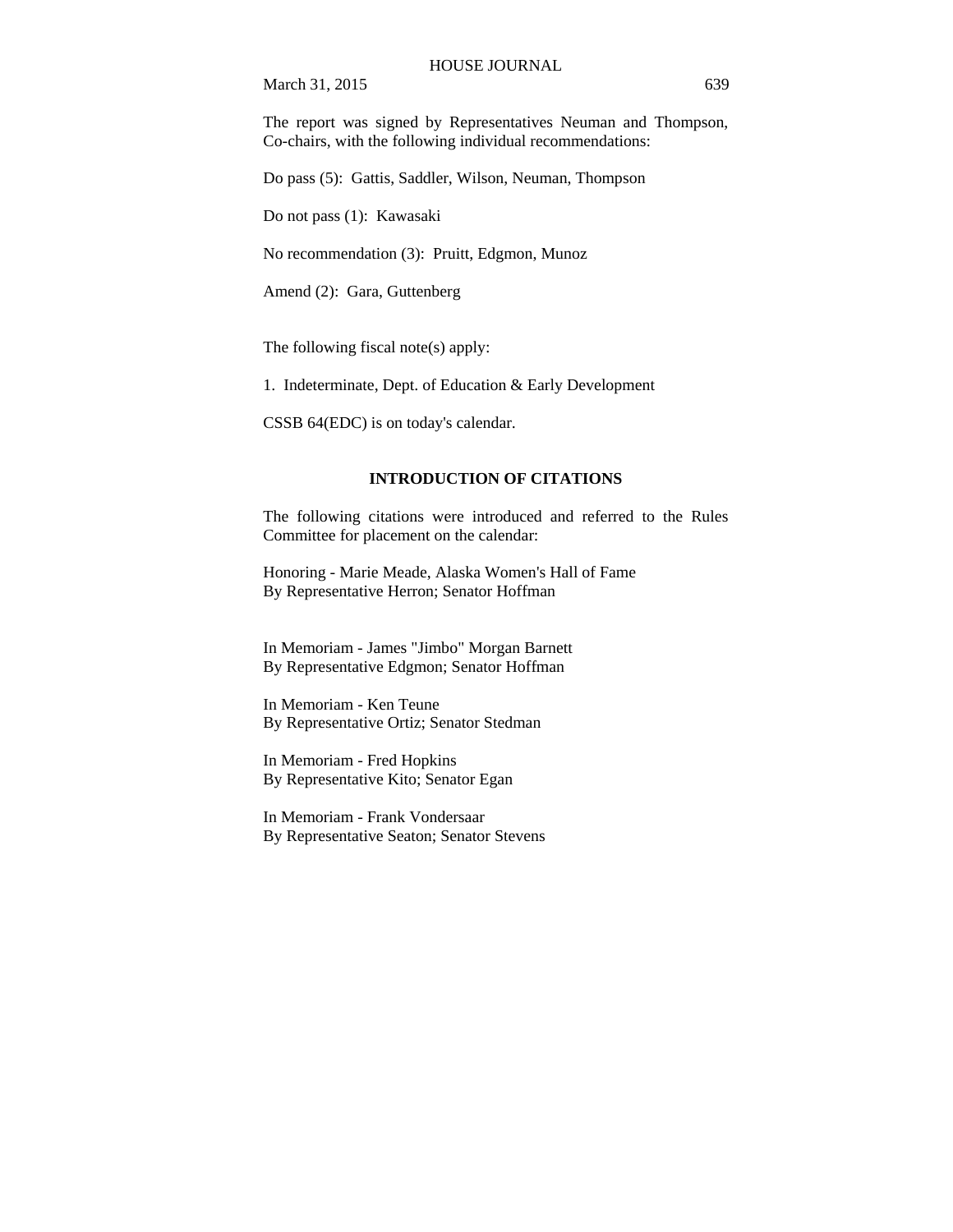# **CONSIDERATION OF THE DAILY CALENDAR**

#### **SECOND READING OF HOUSE BILLS**

#### **HB 128**

The following was read the second time:

HOUSE BILL NO. 128

"An Act establishing August 10 of each year as Alaska Wild Salmon Day."

with the: Journal Page

| FSH RPT 4DP                   | 444         |
|-------------------------------|-------------|
| FN1: ZERO(ADM)<br>RES RPT 8DP | 445<br>593. |
| FN1: ZERO(ADM)                | 594         |

Representative Millett moved and asked unanimous consent that HB 128 be considered engrossed, advanced to third reading, and placed on final passage. There being no objection, it was so ordered.

HB 128 was read the third time.

The question being: "Shall HB 128 pass the House?" The roll was taken with the following result:

HB 128 Third Reading Final Passage

# **YEAS: 39 NAYS: 0 EXCUSED: 1 ABSENT: 0**

Yeas: Chenault, Claman, Colver, Drummond, Edgmon, Foster, Gara, Gattis, Gruenberg, Guttenberg, Hawker, Herron, Hughes, Johnson, Josephson, Kawasaki, Keller, Kito, Kreiss-Tomkins, LeDoux, Lynn, Millett, Munoz, Neuman, Olson, Ortiz, Pruitt, Reinbold, Saddler, Seaton, Stutes, Talerico, Tarr, Thompson, Tilton, Tuck, Vazquez, Wilson, Wool

Excused: Nageak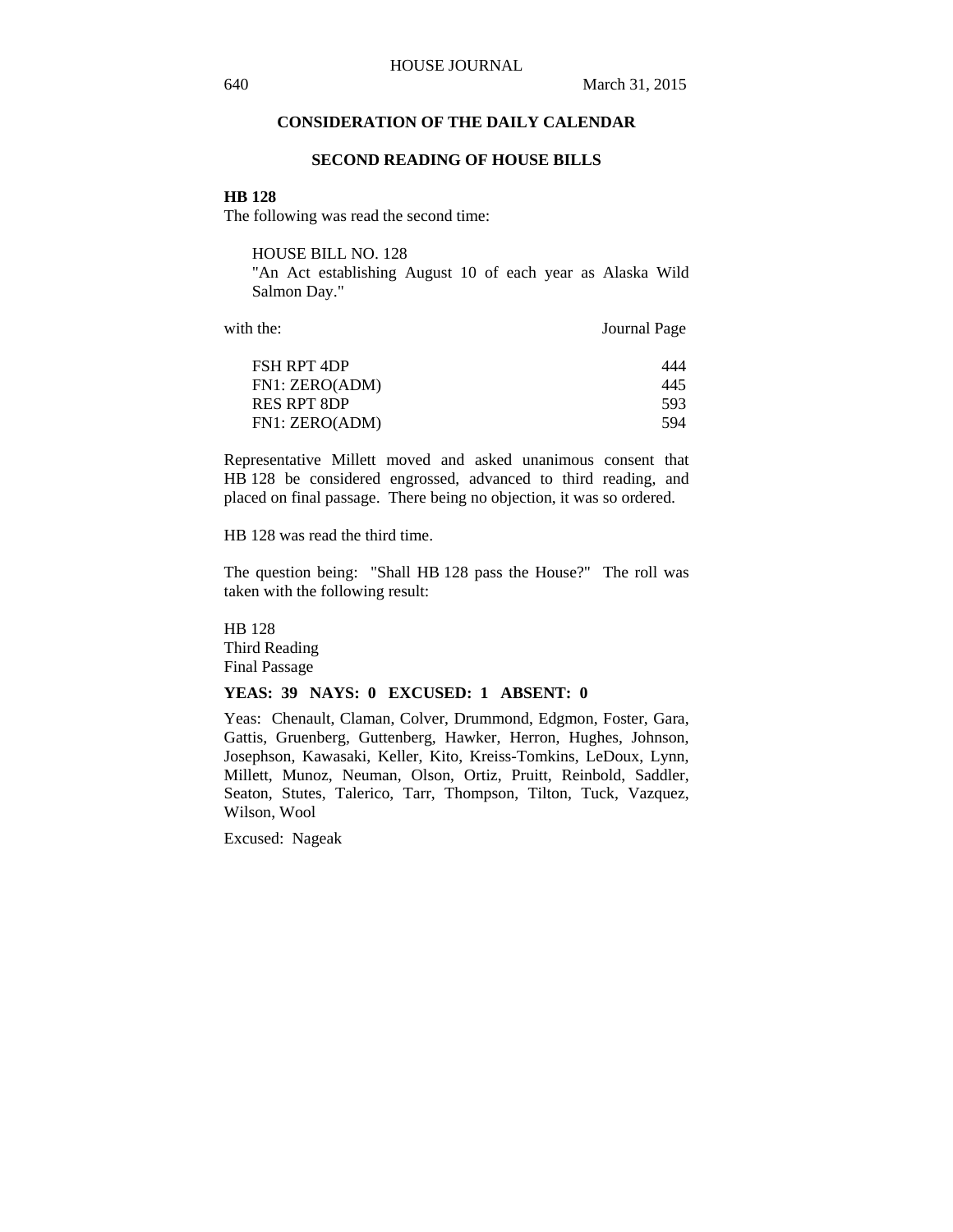And so, HB 128 passed the House and was referred to the Chief Clerk for engrossment.

#### **HB 140**

The following was read the second time:

HOUSE BILL NO. 140

"An Act authorizing the Alaska Railroad Corporation to issue revenue bonds to finance a positive train control rail transportation safety project that qualifies for federal financial participation; and providing for an effective date."

with the: Journal Page

| FIN RPT 3DP 6NR | 555 |
|-----------------|-----|
| FN1: ZERO(CED)  | 556 |

Representative Millett moved and asked unanimous consent that HB 140 be considered engrossed, advanced to third reading, and placed on final passage. There being no objection, it was so ordered.

HB 140 was read the third time.

The question being: "Shall HB 140 pass the House?" The roll was taken with the following result:

HB 140 Third Reading Final Passage

#### **YEAS: 39 NAYS: 0 EXCUSED: 1 ABSENT: 0**

Yeas: Chenault, Claman, Colver, Drummond, Edgmon, Foster, Gara, Gattis, Gruenberg, Guttenberg, Hawker, Herron, Hughes, Johnson, Josephson, Kawasaki, Keller, Kito, Kreiss-Tomkins, LeDoux, Lynn, Millett, Munoz, Neuman, Olson, Ortiz, Pruitt, Reinbold, Saddler, Seaton, Stutes, Talerico, Tarr, Thompson, Tilton, Tuck, Vazquez, Wilson, Wool

Excused: Nageak

And so, HB 140 passed the House.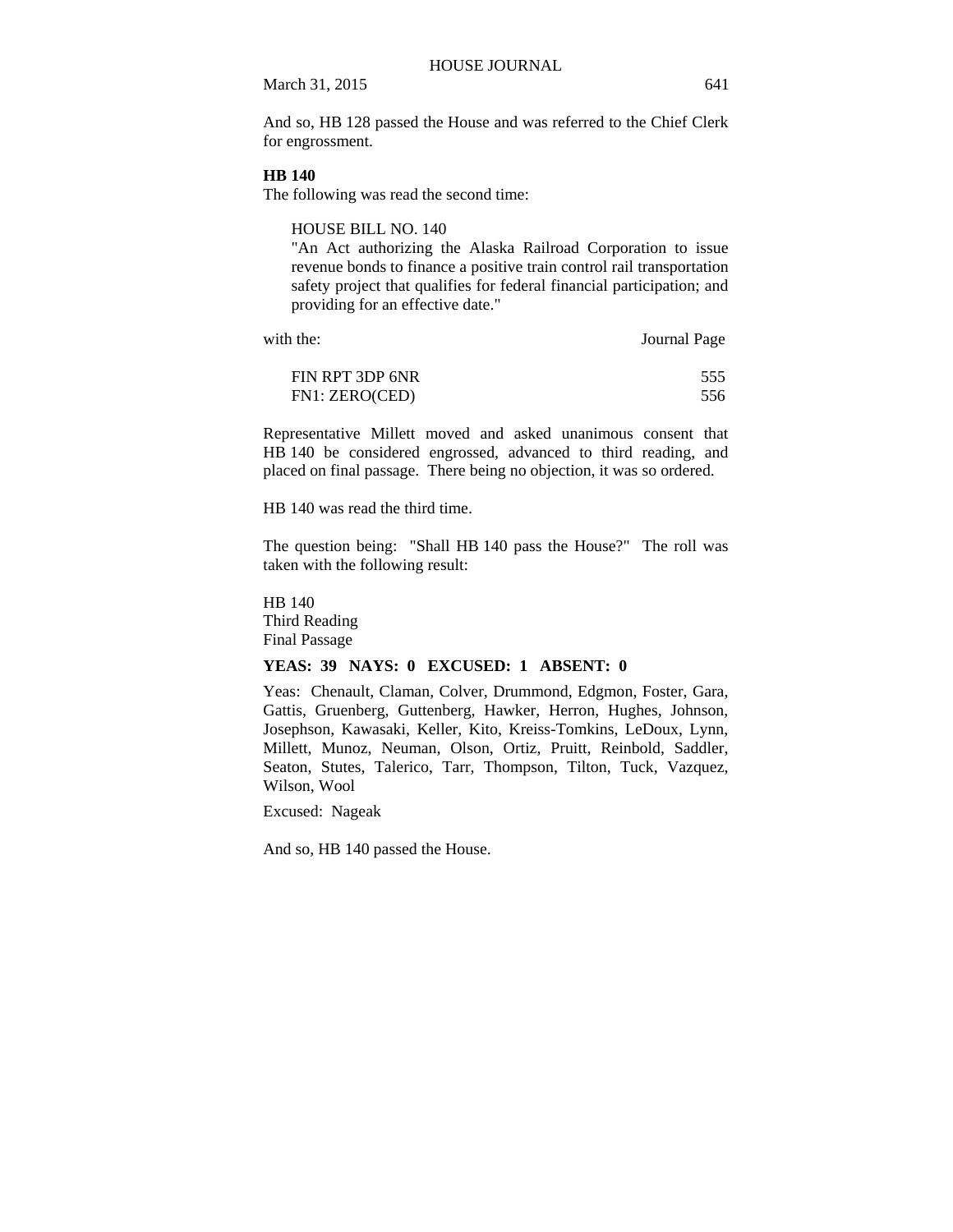Representative Millett moved and asked unanimous consent that the roll call on the passage of the bill be considered the roll call on the effective date clause. There being no objection, it was so ordered.

HB 140 was referred to the Chief Clerk for engrossment.

#### **SECOND READING OF SENATE BILLS**

#### **SB 64**

The following was read the second time:

CS FOR SENATE BILL NO. 64(EDC)

"An Act relating to school bond debt reimbursement; and providing for an effective date."

| with the:                | Journal Page |
|--------------------------|--------------|
| FIN RPT 5DP 1DNP 3NR 2AM | 638.         |

FN1: INDETERMINATE(EED) 639

Amendment No. 1 was offered by Representatives Gara, Tarr, Guttenberg, Kawasaki, Josephson, Tuck, Drummond, and Gruenberg:

Page 1, lines 4 - 9: Delete all material.

Page 1, line 10: Delete "**Sec. 2**" Insert "**Section 1**"

Renumber the following bill sections accordingly.

Page 7, line 1: Delete "["

Page 7, line 2, through page 13, line 13:

Delete all material and insert:

" $(18)$  subject to  $(h)$ ,  $(i)$ , and  $(j)(2)$ ,  $(3)$ , and  $(5)$  of this section, **40** [50] percent of payments made by a municipality during the fiscal year for the retirement of principal and interest on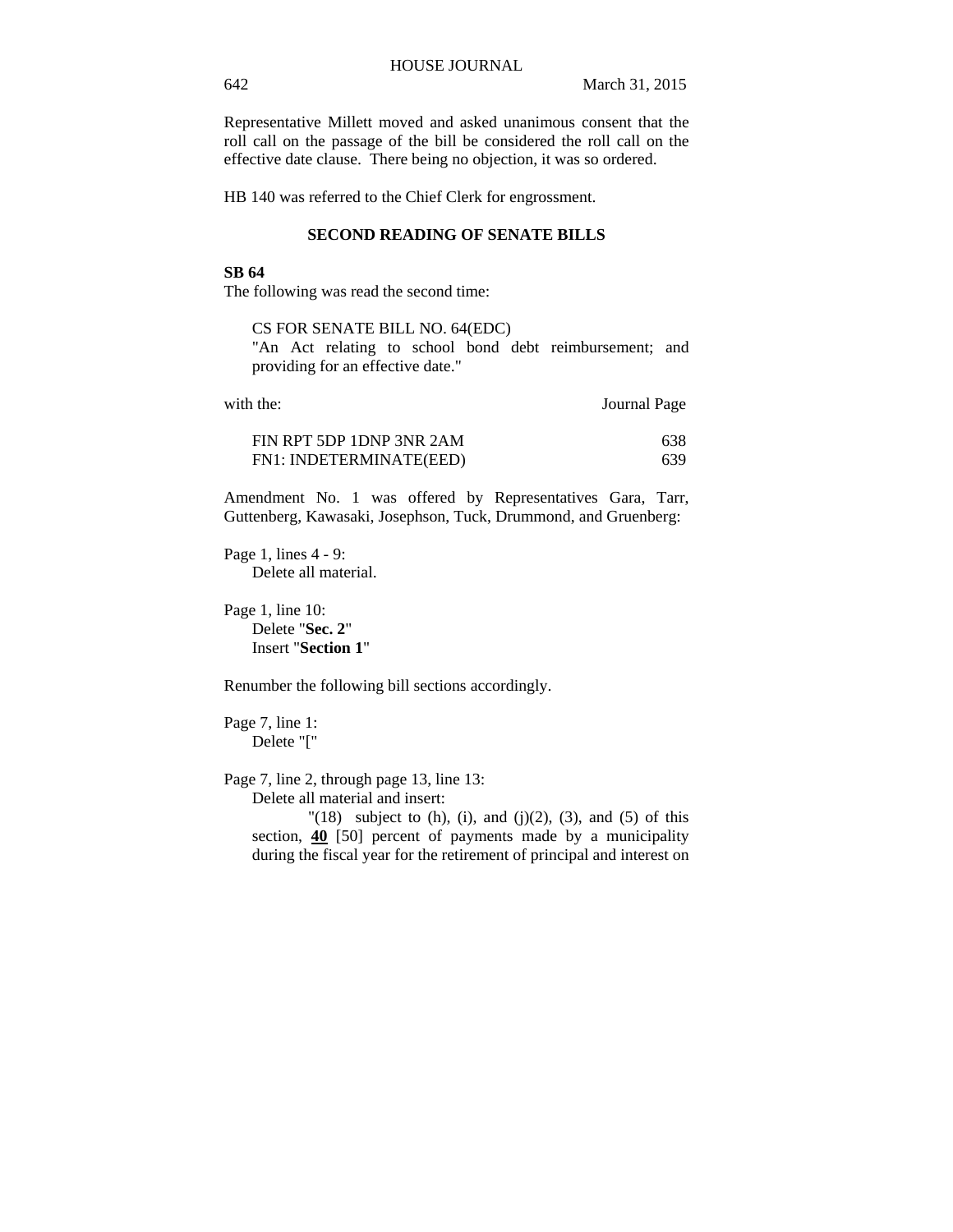outstanding tax exempt bonds, notes, or other indebtedness authorized by the qualified voters of the municipality on or after **January 1, 2015** [MAY 1, 2015], to pay costs of school construction, additions to schools, and major rehabilitation projects and education-related facilities that exceed \$200,000, are reviewed under AS 14.07.020(a)(11), and are not reimbursed under (o) of this section**;**

**(19) subject to (h), (i), and (j)(2) - (5) of this section, and after projects funded by the tax exempt bonds, notes, or other indebtedness have been approved by the commissioner, 50 percent of payments made by a municipality during the fiscal year for the retirement of principal of and interest on outstanding tax exempt bonds, notes, or other indebtedness authorized by the qualified voters of the municipality on or after January 1, 2015, to pay costs of school construction, additions to schools, and major rehabilitation projects and education-related facilities that exceed \$200,000, are approved under AS 14.07.020(a)(11), and are not reimbursed under (o) of this section**."

Renumber the following bill sections accordingly.

Page 13, line 16:

Delete "Sections 1, 2, 4, and 5 of this Act are" Insert "Section 1 of this Act is"

Page 13, line 18: Delete all material.

Renumber the following bill section accordingly.

Page 13, line 19: Delete "Sections 1, 2, 4, 5, and 7 of this Act take"

Insert "Section 2 of this Act takes"

Representative Gara moved and asked unanimous consent that Amendment No. 1 be adopted.

Representative Neuman objected.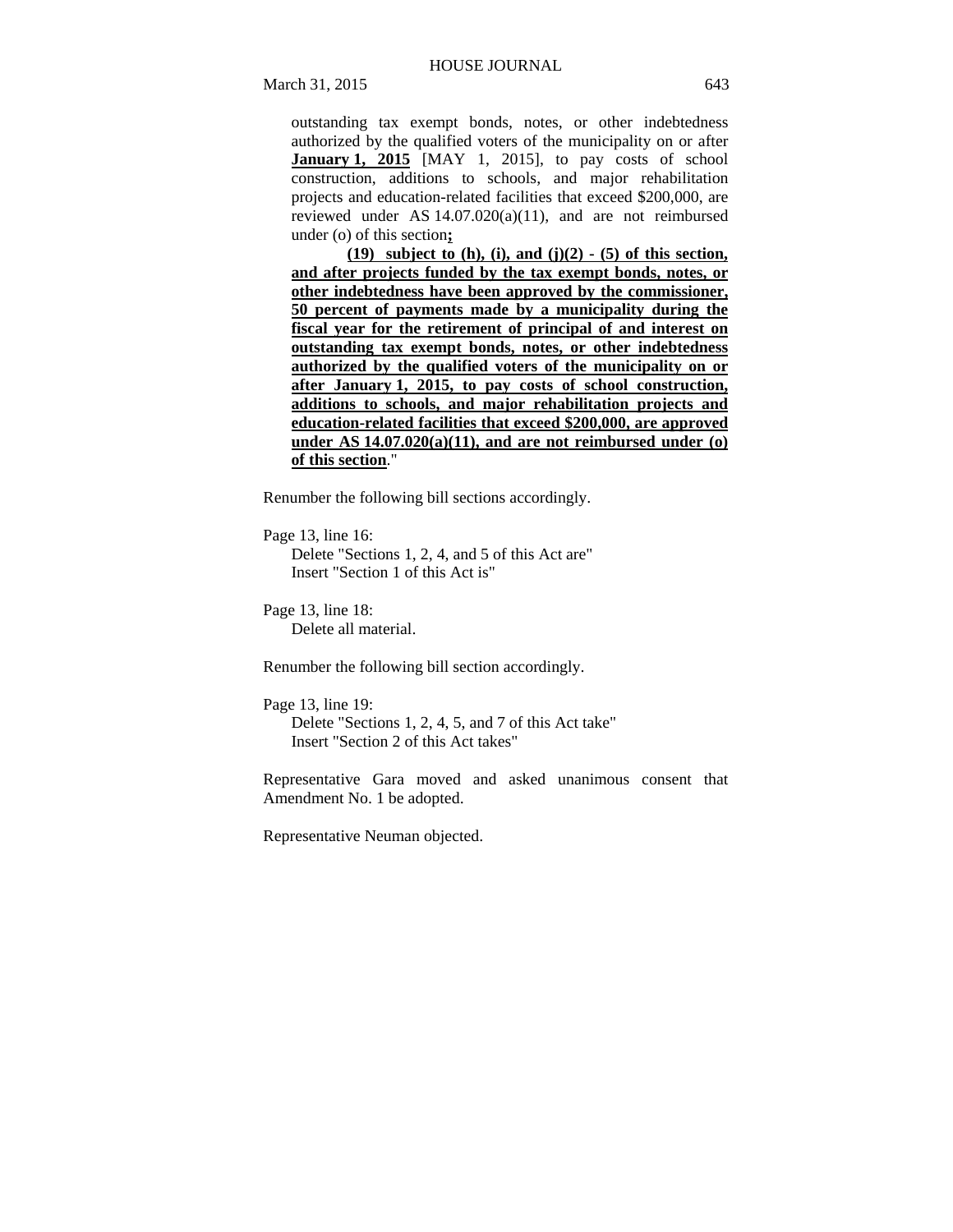The question being: "Shall Amendment No. 1 be adopted?" The roll was taken with the following result:

CSSB 64(EDC) Second Reading Amendment No. 1

#### **YEAS: 14 NAYS: 25 EXCUSED: 1 ABSENT: 0**

Yeas: Claman, Drummond, Edgmon, Gara, Gruenberg, Guttenberg, Josephson, Kawasaki, Kito, Kreiss-Tomkins, Ortiz, Tarr, Tuck, Wool

Nays: Chenault, Colver, Foster, Gattis, Hawker, Herron, Hughes, Johnson, Keller, LeDoux, Lynn, Millett, Munoz, Neuman, Olson, Pruitt, Reinbold, Saddler, Seaton, Stutes, Talerico, Thompson, Tilton, Vazquez, Wilson

Excused: Nageak

And so, Amendment No. 1 was not adopted.

Amendment No. 2 was offered by Representatives Kawasaki, Kreiss-Tomkins, Josephson, Gara, Wool, Tuck, Drummond, Kito, Guttenberg, Tarr, and Gruenberg:

Page 1, line 5, following "law,": Insert "and except as provided in AS 14.11.100(a)(18),"

Page 1, line 8: Delete "January 1" Insert "November 15"

Page 6, line 21: Delete "**January 1**" Insert "**November 15**"

Page 6, line 29: Delete "**January 1**" Insert "**November 15**"

Page 7, line 1: Delete "["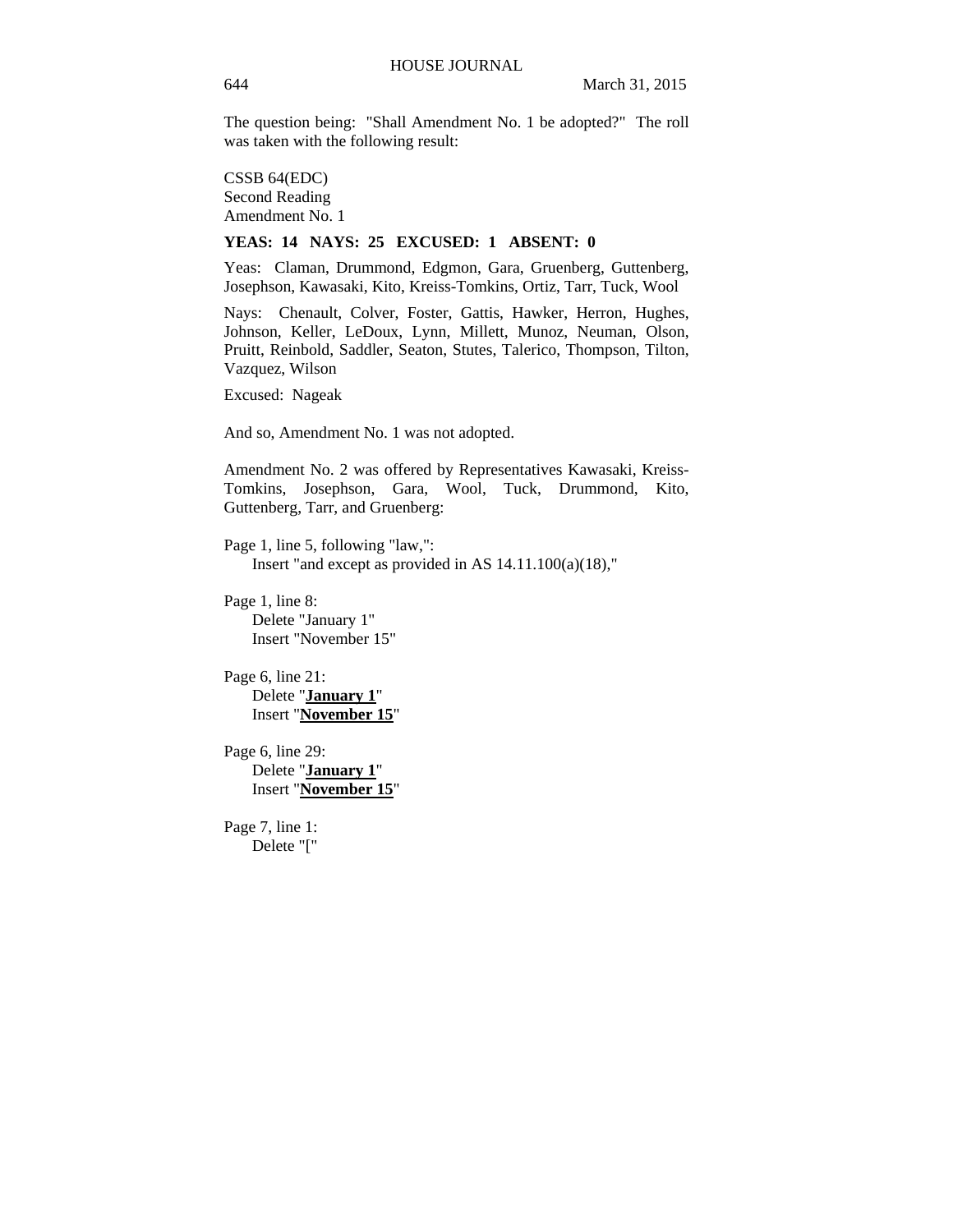Page 7, lines 2 - 11:

Delete all material and insert:

 $\lceil (18) \rceil$  subject to (h), (i), and (j)(2), (3), and (5) of this section, 50 percent of payments made by a municipality during the fiscal year for the retirement of principal and interest on outstanding tax exempt bonds, notes, or other indebtedness authorized by the qualified voters of the municipality **at a regularly scheduled municipal election** on or after **January 1** [MAY 1], 2015, **but before November 15, 2016,** to pay costs of school construction, additions to schools, and major rehabilitation projects and education-related facilities that exceed \$200,000, are reviewed under AS 14.07.020(a)(11), and are not reimbursed under (o) of this section."

Page 12, line 6: Delete "January 1" Insert "November 15"

Page 12, line 14:

Delete "January 1" Insert "November 15"

Page 12, line 16, following "section":

Insert ";

 $(18)$  subject to  $(h)$ ,  $(i)$ , and  $(j)(2)$ ,  $(3)$ , and  $(5)$  of this section, 50 percent of payments made by a municipality during the fiscal year for the retirement of principal and interest on outstanding tax exempt bonds, notes, or other indebtedness authorized by the qualified voters of the municipality at a regularly scheduled municipal election on or after January 1, 2015, but before November 15, 2016, to pay costs of school construction, additions to schools, and major rehabilitation projects and education-related facilities that exceed \$200,000, are reviewed under AS 14.07.020(a)(11), and are not reimbursed under (o) of this section."

Page 12, line 17: Delete "**(18)**" Insert "**(19)**"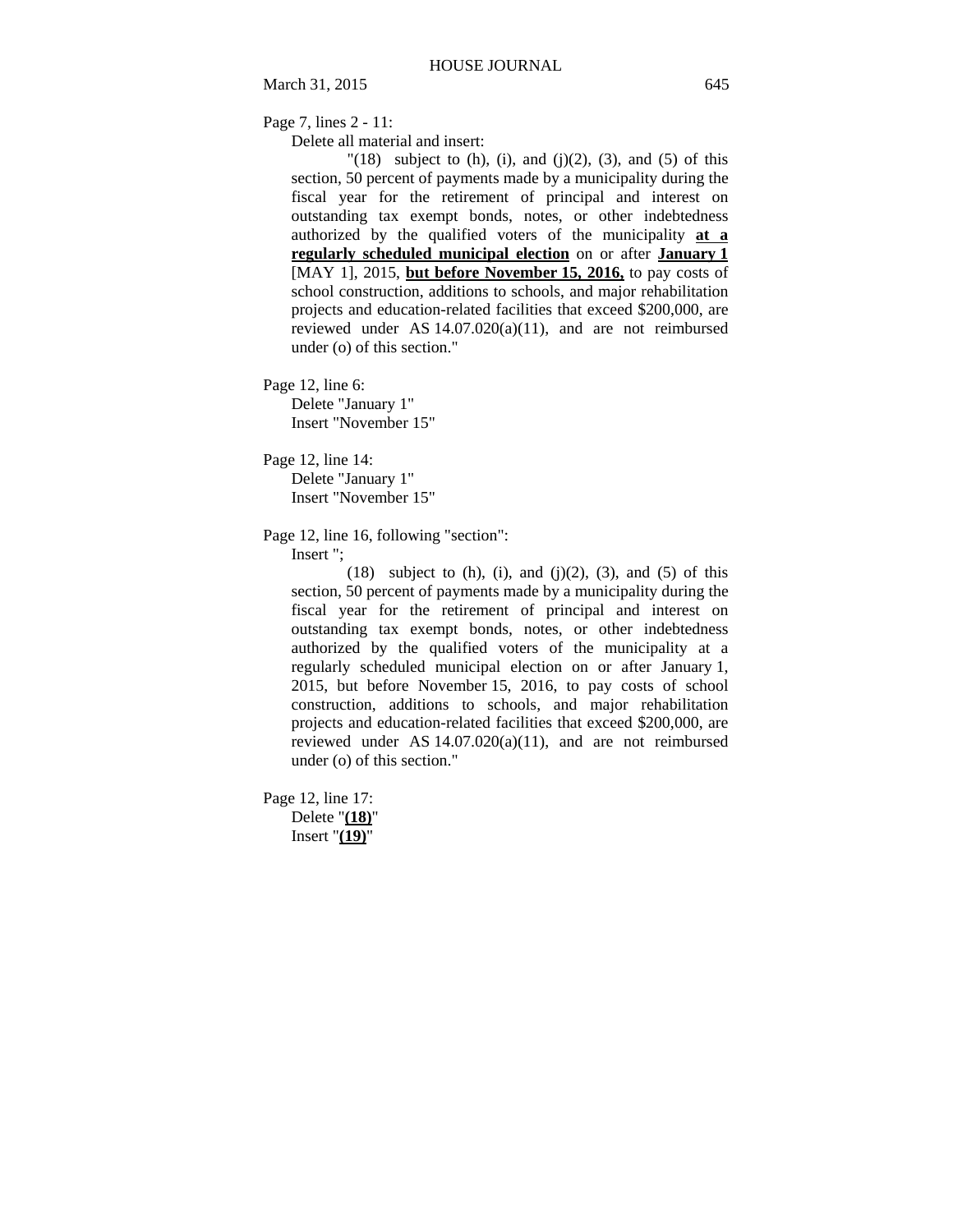Page 12, line 26: Delete "**(19)**" Insert  $\sqrt[n]{(20)}$ "

Page 13, line 4, following "law,": Insert "and except as provided in AS 14.11.100(a)(18),"

Page 13, line 7: Delete "January 1" Insert "November 15"

Page 13, line 9: Delete "The" Insert "Except as provided in AS 14.11.100(a)(18), the"

Page 13, line 12: Delete "January 1" Insert "November 15"

Page 13, lines 14 - 17: Delete all material.

Renumber the following bill sections accordingly.

Page 13, line 19: Delete "Sections 1, 2, 4, 5, and 7" Insert "Sections 1, 2, 4, and 5"

Representative Kawasaki moved and asked unanimous consent that Amendment No. 2 be adopted.

Representative Thompson objected.

Representative Kito moved and asked unanimous consent that he be allowed to abstain from voting because of a conflict of interest. Objection was heard, and Representative Kito was required to vote.

The Speaker stated that, without objection, the House would recess until 5:00 p.m.; and so, the House recessed at 1:12 p.m.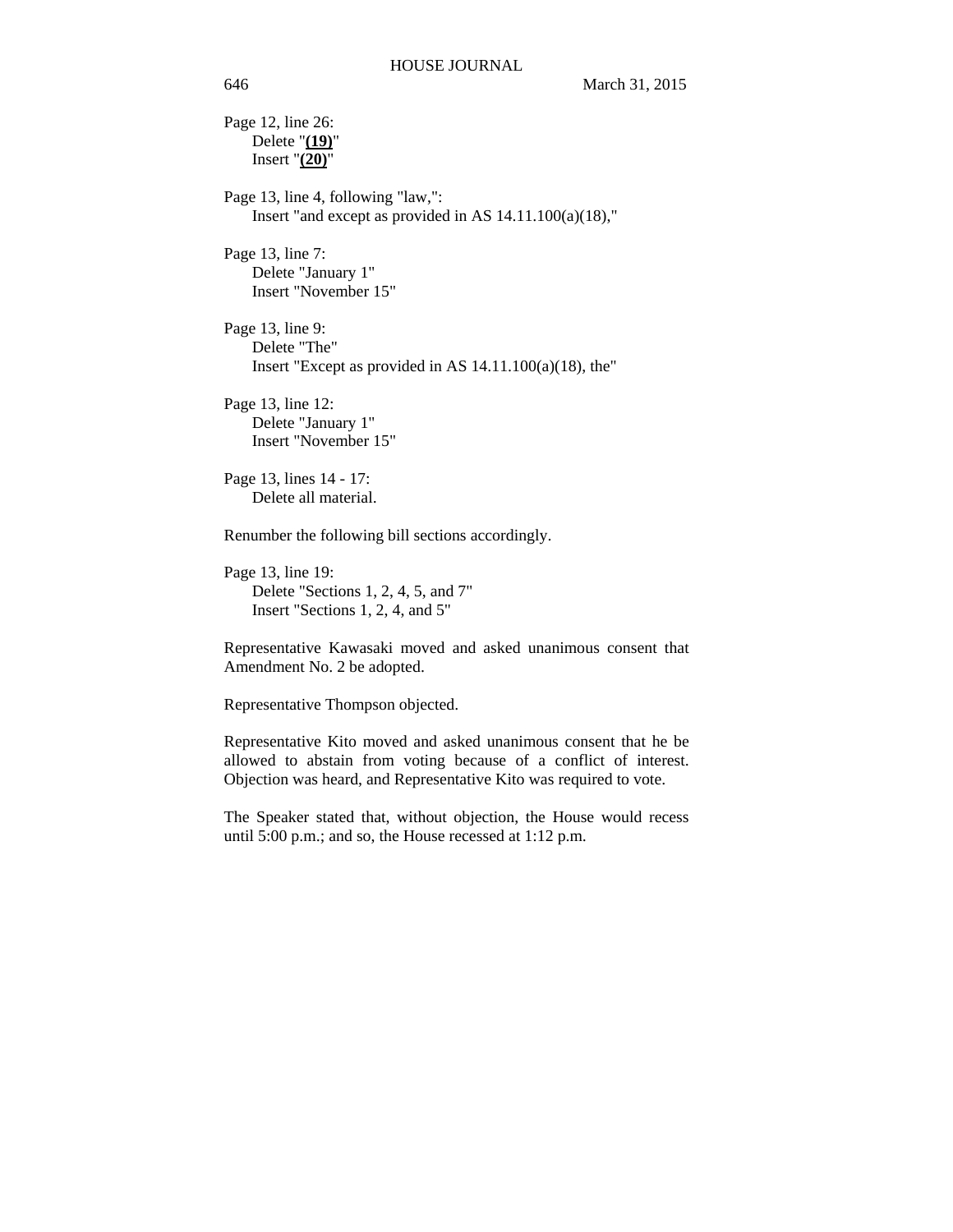# **AFTER RECESS**

The Speaker called the House back to order at 5:03 p.m.

#### **SECOND READING OF SENATE BILLS**

(continued)

### **SB 64**

The following was before the House with Amendment No. 2 (page 644) moved and pending:

#### CS FOR SENATE BILL NO. 64(EDC)

"An Act relating to school bond debt reimbursement; and providing for an effective date."

The question being: "Shall Amendment No. 2 be adopted?" The roll was taken with the following result:

# CSSB 64(EDC)

Second Reading Amendment No. 2

# **YEAS: 15 NAYS: 23 EXCUSED: 1 ABSENT: 1**

Yeas: Claman, Drummond, Edgmon, Gara, Gruenberg, Guttenberg, Josephson, Kawasaki, Kito, Kreiss-Tomkins, Ortiz, Tarr, Tuck, Vazquez, Wool

Nays: Chenault, Colver, Foster, Gattis, Hawker, Herron, Hughes, Johnson, Keller, LeDoux, Lynn, Millett, Munoz, Neuman, Olson, Pruitt, Reinbold, Saddler, Stutes, Talerico, Thompson, Tilton, Wilson

Excused: Nageak

Absent: Seaton

And so, Amendment No. 2 was not adopted.

Representative Millett moved and asked unanimous consent that Representative Gara be excused from a call of the House tonight. There being no objection, it was so ordered.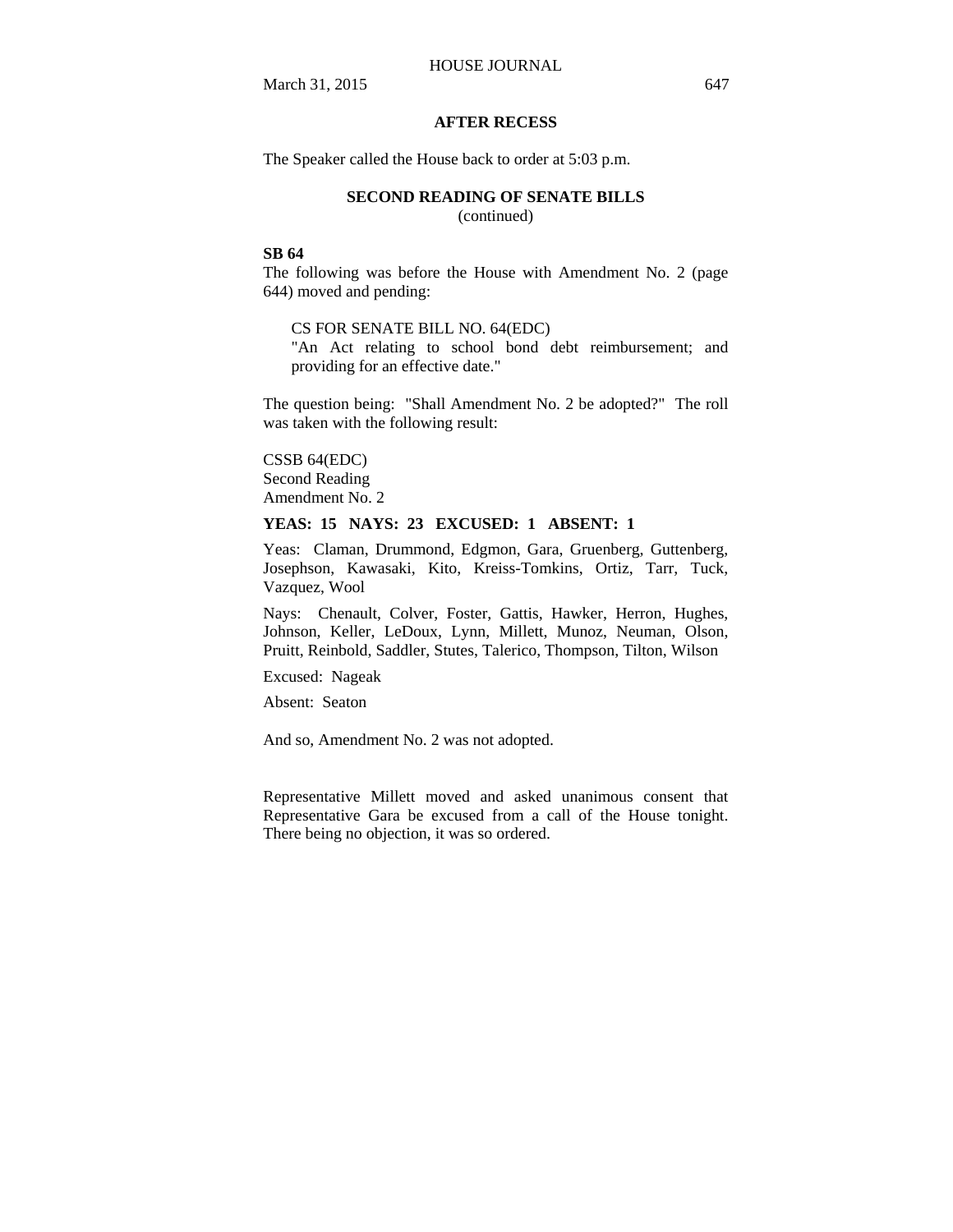Representative Millett moved and asked unanimous consent that CSSB 64(EDC) be considered engrossed, advanced to third reading, and placed on final passage.

There was objection.

CSSB 64(EDC) will advance to third reading on tomorrow's calendar.

# **THIRD READING OF HOUSE BILLS**

#### **HB 164**

The Speaker stated that, without objection, the following, which was advanced to third reading from the March 30, 2015, calendar (page 623), would be returned to the Rules Committee:

#### HOUSE BILL NO. 164

"An Act relating to insurance; relating to risk based capital for domestic insurers and fraternal benefit societies, including provisions related to insurers subject to risk based capital and action level event requirements; relating to review by the director of insurance of an insurer's risk based capital plan; relating to confidentiality and sharing of certain information submitted to the director of insurance for evaluating insurance holding companies, risk based capital, risk management, and own risk and solvency assessments; clarifying provisions related to risk based capital plans; relating to exemptions by the director of insurance for certain domestic and casualty insurers from risk based capital requirements; relating to insurance holding companies, including filing requirements, divestiture, content of statements, and hearings; relating to registration requirements; relating to transactions within an insurance holding company system or transactions involving a domestic insurer; relating to management and examination of domestic insurers that are part of an insurance holding company system; adding provisions relating to participation by the director of insurance in a supervisory college; relating to civil and criminal penalties for violations of provisions related to insurance holding companies; relating to provisions for risk management and own risk and solvency assessments; relating to operating requirements for controlling insurance producers;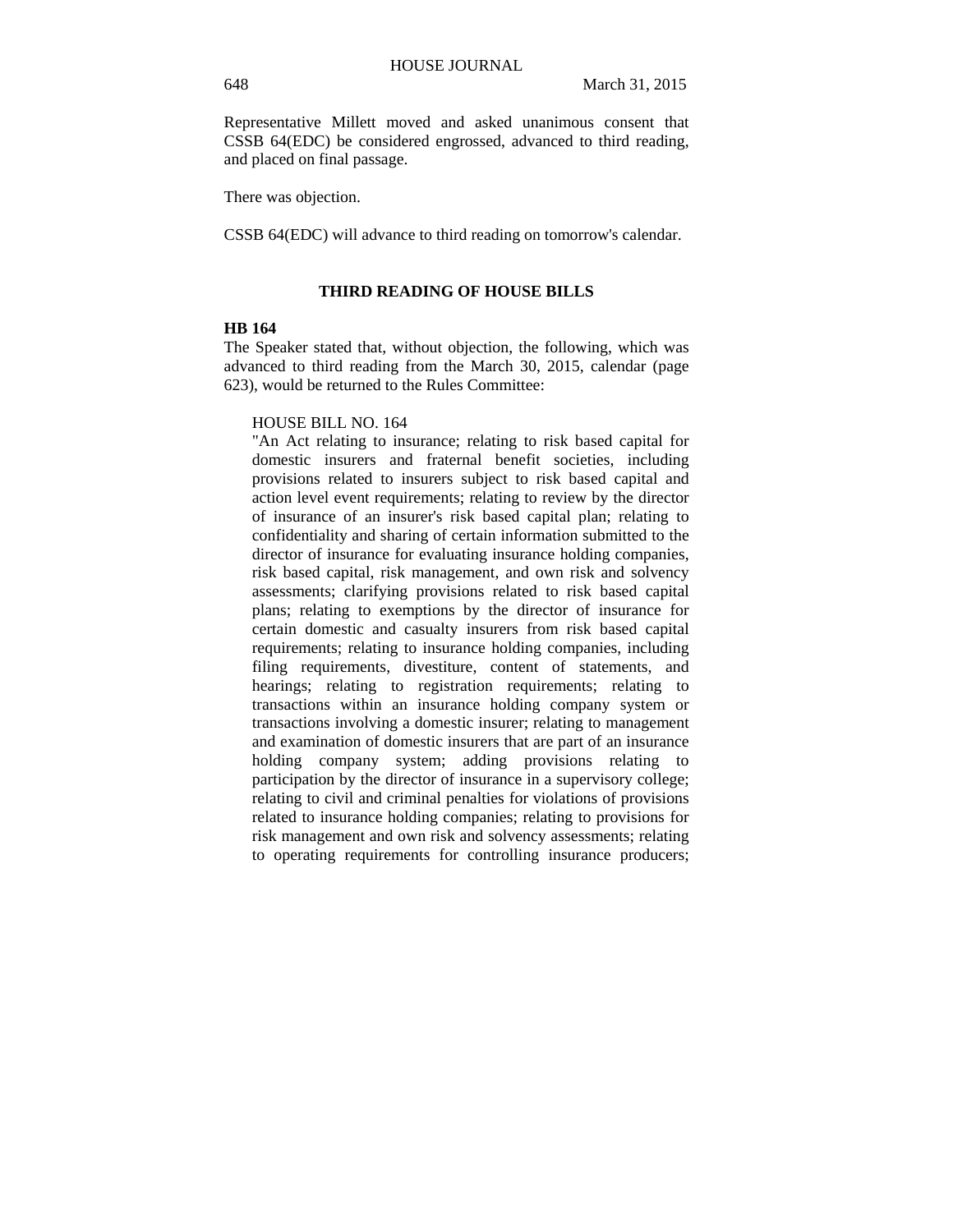relating to producer-controlled insurers; adding and amending definitions related to insurers; and providing for an effective date."

# **LEGISLATIVE CITATIONS**

Representative Millett moved and asked unanimous consent that the House approve the citations on the calendar. There being no objection, the following citations were approved and sent to enrolling:

Commemorating - Women's History Month 2015

By Representatives Munoz, Kito, Chenault, Claman, Colver, Drummond, Edgmon, Foster, Gara, Gattis, Gruenberg, Guttenberg, Hawker, Herron, Hughes, Johnson, Josephson, Kawasaki, Keller, Kreiss-Tomkins, LeDoux, Lynn, Millett, Nageak, Neuman, Olson, Ortiz, Pruitt, Saddler, Seaton, Stutes, Talerico, Tarr, Thompson, Tilton, Tuck, Vazquez, Wilson, Wool; Senator Egan

Honoring - Benny and Keri Lin of Pagoda Restaurant in Celebration of Their 25th Anniversary

By Representatives Wilson, Chenault, Claman, Colver, Drummond, Edgmon, Foster, Gara, Gattis, Gruenberg, Guttenberg, Hawker, Herron, Hughes, Johnson, Josephson, Kawasaki, Keller, Kito, Kreiss-Tomkins, LeDoux, Lynn, Millett, Munoz, Nageak, Neuman, Olson, Ortiz, Pruitt, Saddler, Seaton, Stutes, Talerico, Tarr, Thompson, Tilton, Tuck, Vazquez, Wool; Senator Coghill

#### Honoring - F/V *Republic*

By Representatives Kreiss-Tomkins, Chenault, Claman, Colver, Drummond, Edgmon, Foster, Gara, Gattis, Gruenberg, Guttenberg, Hawker, Herron, Hughes, Johnson, Josephson, Kawasaki, Keller, Kito, LeDoux, Lynn, Millett, Munoz, Nageak, Neuman, Olson, Ortiz, Pruitt, Saddler, Seaton, Stutes, Talerico, Tarr, Thompson, Tilton, Tuck, Vazquez, Wilson, Wool

Honoring - West High School Girls Cross Country Ski Team, 2015 State Champions

By Representatives Claman, Chenault, Colver, Drummond, Edgmon, Foster, Gara, Gattis, Gruenberg, Guttenberg, Hawker, Herron, Hughes, Johnson, Josephson, Kawasaki, Keller, Kito, Kreiss-Tomkins, LeDoux, Lynn, Millett, Munoz, Nageak, Neuman, Olson, Ortiz, Pruitt,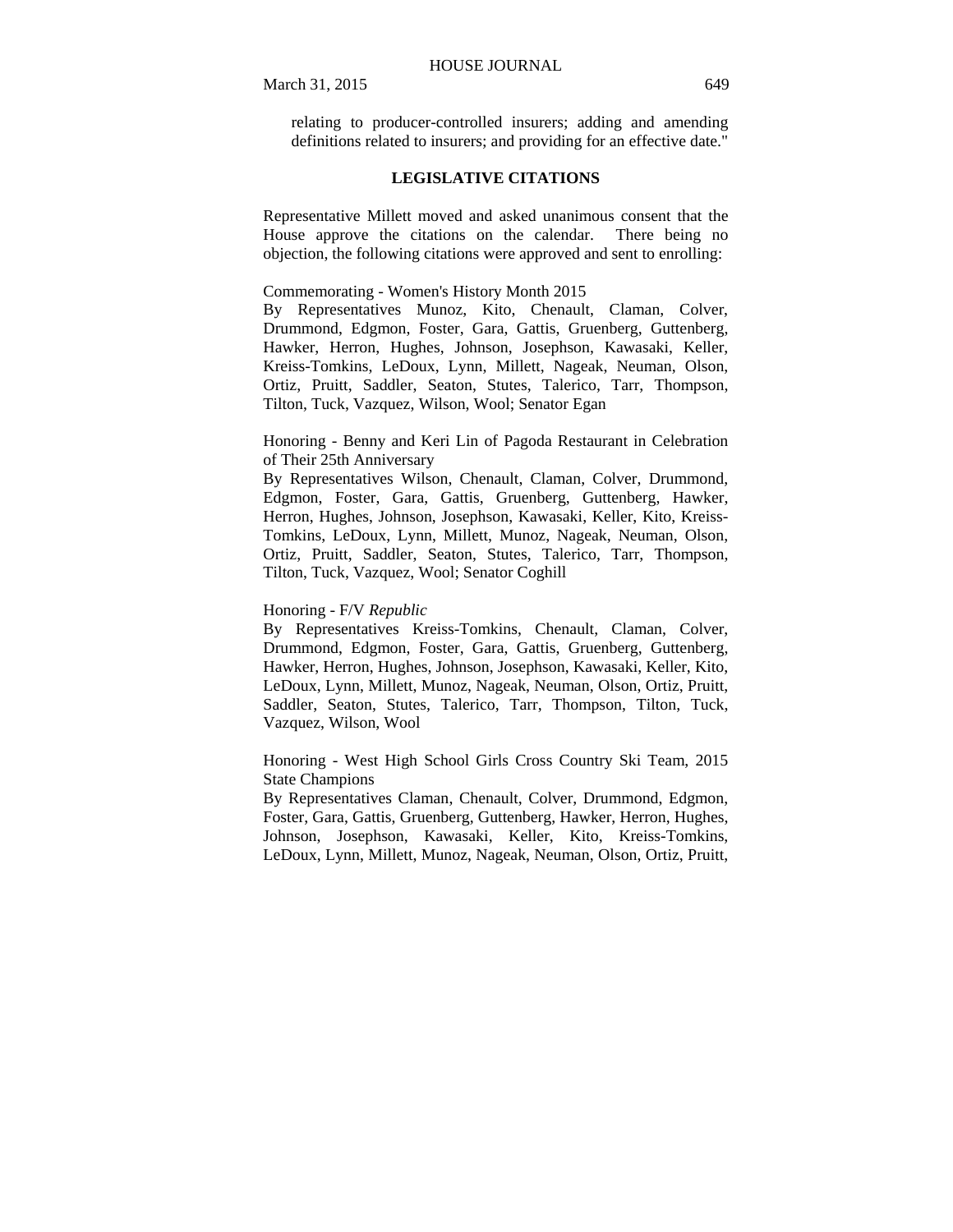Saddler, Seaton, Stutes, Talerico, Tarr, Thompson, Tilton, Tuck, Vazquez, Wilson, Wool; Senator Costello

Honoring - West High Eagles Hockey Team, 2015 4A State Hockey Champions

By Representatives Claman, Chenault, Colver, Drummond, Edgmon, Foster, Gara, Gattis, Gruenberg, Guttenberg, Hawker, Herron, Hughes, Johnson, Josephson, Kawasaki, Keller, Kito, Kreiss-Tomkins, LeDoux, Lynn, Millett, Munoz, Nageak, Neuman, Olson, Ortiz, Pruitt, Saddler, Seaton, Stutes, Talerico, Tarr, Thompson, Tilton, Tuck, Vazquez, Wilson, Wool; Senator Costello

In Memoriam - Representative Fred Brown

By Representatives Kawasaki, Guttenberg, Chenault, Claman, Colver, Drummond, Edgmon, Foster, Gara, Gattis, Gruenberg, Hawker, Herron, Hughes, Johnson, Josephson, Keller, Kito, Kreiss-Tomkins, LeDoux, Lynn, Millett, Munoz, Nageak, Neuman, Olson, Ortiz, Pruitt, Saddler, Seaton, Stutes, Talerico, Tarr, Thompson, Tilton, Tuck, Vazquez, Wilson, Wool

### In Memoriam - Cyril George, Sr.

By Representatives Kito, Munoz, Chenault, Claman, Colver, Drummond, Edgmon, Foster, Gara, Gattis, Gruenberg, Guttenberg, Hawker, Herron, Hughes, Johnson, Josephson, Kawasaki, Keller, Kreiss-Tomkins, LeDoux, Lynn, Millett, Nageak, Neuman, Olson, Ortiz, Pruitt, Saddler, Seaton, Stutes, Talerico, Tarr, Thompson, Tilton, Tuck, Vazquez, Wilson, Wool; Senator Egan

# **UNFINISHED BUSINESS**

Representative Millett moved and asked unanimous consent that the following member be excused from a call of the House. There being no objection, the member was excused as noted:

Representative Lynn – from 6:00 a.m. to 5:00 p.m., April 3

#### **HB 76**

Representative Gattis added as a cosponsor to: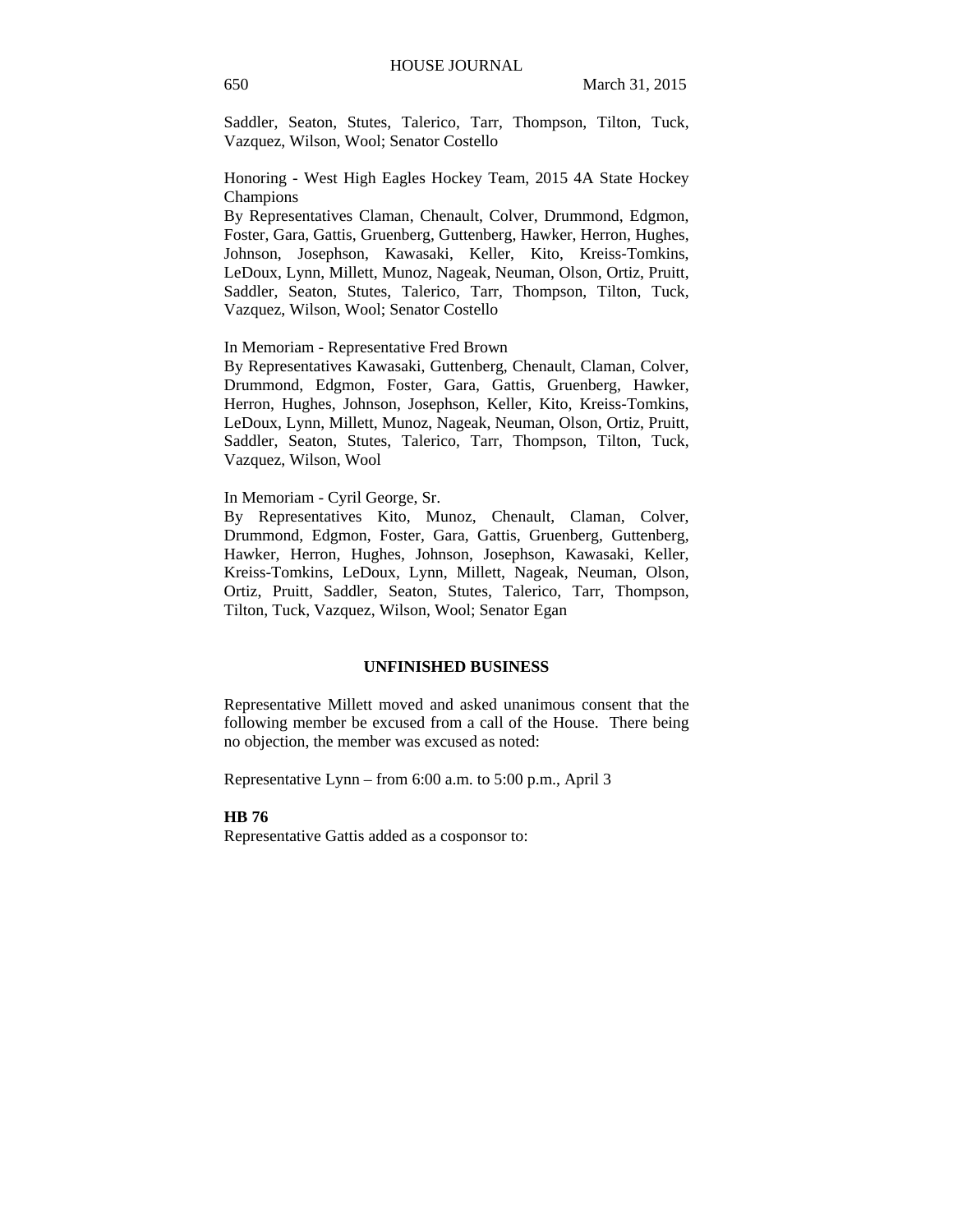HOUSE BILL NO. 76

"An Act relating to the Governor's Council on Disabilities and Special Education."

#### **HB 117**

Representative Lynn added as a cosponsor to:

HOUSE BILL NO. 117

"An Act requiring a report on untested sexual assault examination kits; and providing for an effective date."

## **HB 128**

Representatives Millett, Josephson, and Johnson added as cosponsors to:

HOUSE BILL NO. 128

"An Act establishing August 10 of each year as Alaska Wild Salmon Day."

### **HB 140**

Representative Josephson added as a cosponsor to:

HOUSE BILL NO. 140

"An Act authorizing the Alaska Railroad Corporation to issue revenue bonds to finance a positive train control rail transportation safety project that qualifies for federal financial participation; and providing for an effective date."

# **ENGROSSMENT**

# **HB 128**

HB 128 was engrossed, signed by the Speaker and Chief Clerk, and transmitted to the Senate for consideration.

### **HB 140**

HB 140 was engrossed, signed by the Speaker and Chief Clerk, and transmitted to the Senate for consideration.